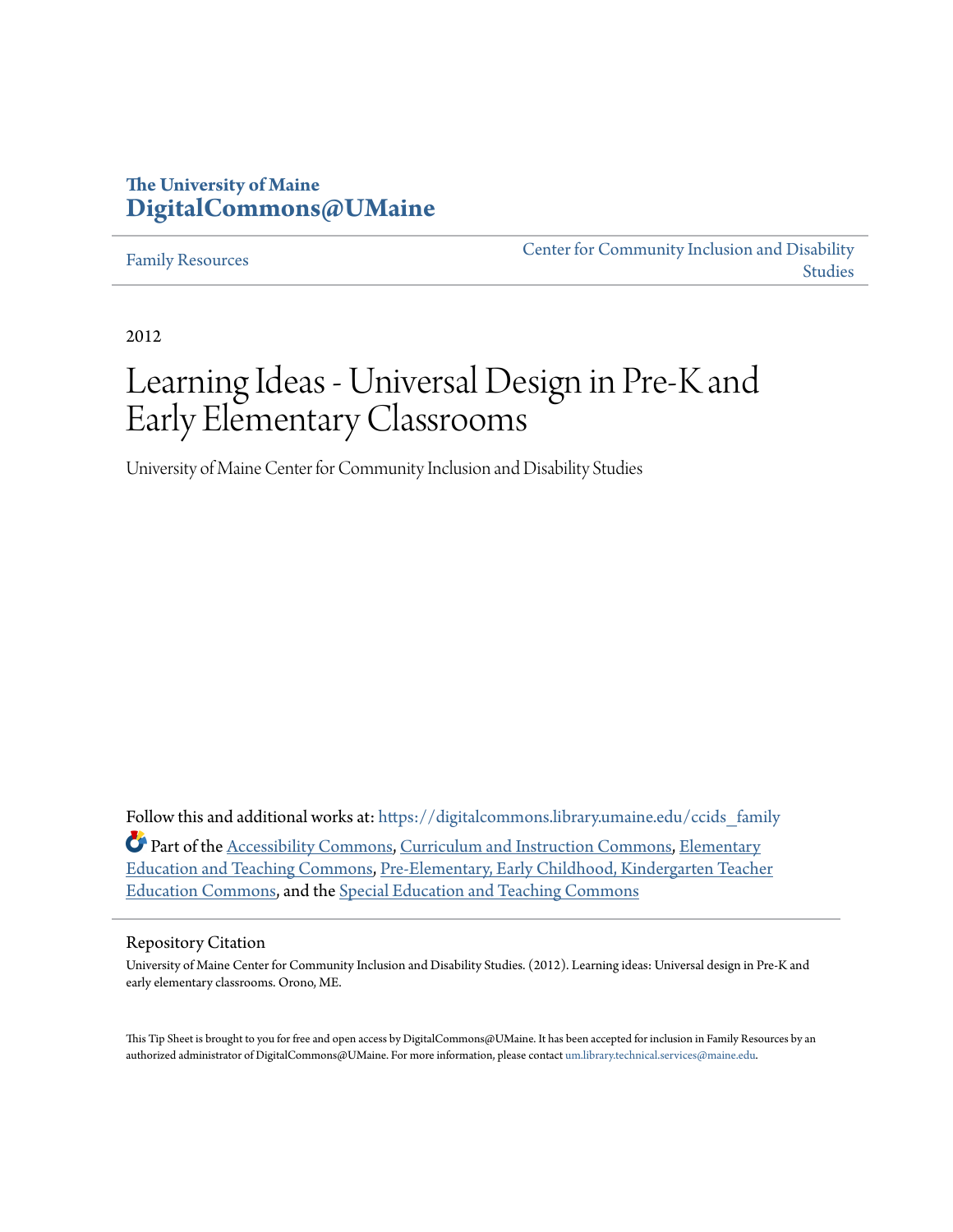IMAIN

**Center for Community Inclusion and Disability Studies**

1865 THE UNIVERSITY OF

**University Center for Excellence in Developmental Disabilities ccids.umaine.edu**

# LEARNING IDEAS

## Universal Design in Pre-K and Early Elementary Classrooms

## What is Universal Design?

Universal design is an approach to designing environments and products so that the greatest number of people can use them. When applied to curriculum, teachers

consider the potential barriers inherent in materials and activities, and plan many avenues to learning. This way, the greatest number of children can participate in the content and activities without adaptation.

### Why Consider Universal Design in Education?

Children enter classrooms with different experiences, backgrounds, interests, emotional, social, and academic strengths and needs. Planning for this diversity by intentionally



creating accessible teaching processes and materials will allow more children to learn successfully.

#### How Can Universal Design Concepts Benefit Pre-K and Early Elementary Education?

Teachers frequently create adaptations and modifications for students. With a universal design framework, teachers deliberately plan to use a variety of methods and media when presenting content. Educators assume different levels of understanding and interaction within the lesson and plan accordingly. Children at different levels will interact with and gain meaning from the grade level content with less need for special adaptations.

#### Consider the following when you begin to implement universal design in pre-k and early elementary classrooms:

- **1. Plan ahead for access to the grade level standards or early childhood learning guidelines:**
	- Consider your students' range of capacities in vision, hearing, communication, movement, attention and comprehension when you design instruction.
	- Review your curriculum for hidden barriers to access; for example, a standard that reads "students will write a one page essay" could be changed to "students will compose a one page essay." Composing removes the barrier of writing and could be dictated, pointed to on a communication board, or compiled with pictures.
	- Design your instructional assessment cycle using a variety of multi-sensory materials and media.
	- Seek input from parents to provide information about their children's interest.